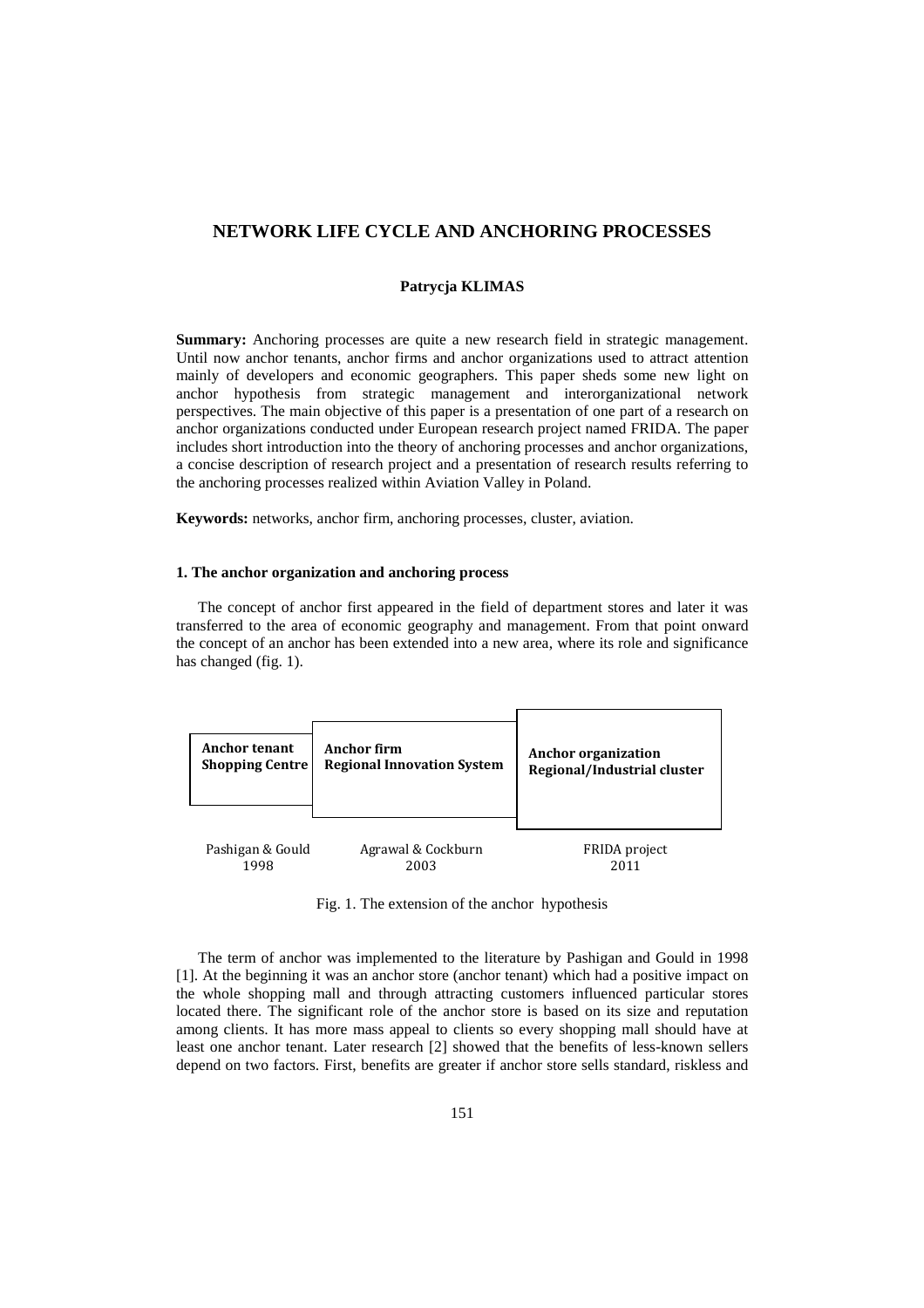low value products (the more attractive the anchor's commodity is, the lower the benefit to others is). Second, the number of normal retailers can not be too large.

Anchor store has become an archer for anchor firm concept. Agrawal and Cockburn [3] have increased the range of meaning of anchor and moved it outside the shopping mall. In their opinion anchor firm plays significant (pre-development) role in the whole Regional Innovation System. The anchor firm category in the area of Regional Innovation Systems reflects the features and functions of anchor tenant in the field of shopping malls. Anchor firm is a large but at the same time local company strongly involved in R&D processes, which has a specific absorptive capacity. The significance of anchor firm results from: creating and capturing externalities within local innovation system, stimulating spreading of innovation and new technologies in the region, being a channel for spillovers, increasing the absorptive capacity, increasing access of SMEs to the innovation, and commercializing inventions of regional universities. In general anchor firm is a management and monitoring centre of innovation in the region [4].

Further studies have adapted the idea of anchor firm to the cluster concept. Wolfe and Gertler [5] have indicated that existence of anchor firm in a particular region is important for cluster formation and its development. The anchor presence is the most significant in the initial stage of cluster life cycle, when some future cluster members spin off from the anchor firm. Anchor firm has ability to attract new cluster members engaged in a specific or related activity. Moreover, it facilitates knowledge generation and its flow within the cluster and contributes to growth of related companies (other cluster members).

It should be noted that in the Polish literature in the area of management, the term of anchor is also used in completely meaning. For instance Gancarczyk [6] writes about specific type of industrial district named *anchor district*. That type of network is coordinated by at least one public institution which acts as a district leader. An impact of anchor district on regional development is unstable, unpredictable, and furthermore it depends on innovation and investment decisions made outside the district [6]. It is completely opposite to the anchor firm concept described i.e. by Agrawal and Cockburn, in which anchor is the motive force of industrial or regional development as well as its own. The concept of anchor district is related to the classification of industrial districts presented by Markusen [compare 6 and 14] .

In conclusion it can be said that anchor is large [1, 3] and reputable with strong brand [1, 2], it attracts newcomers [1,2, 5, 7], promotes and accelerates R&D processes [3, 4], absorbs external and state of the art knowledge and technology [3], leads to spillover effect [7] and triggers spin-offs [5]. Furthermore, the anchor should be perceived as a leading entity (in economy, industry, etc.) which has an ability to drive the regional development through orchestration processes, creation of global production networks, maintaining the flow of knowledge, competencies and people among countries and nations [8]. Anchor also accelerates value creation processes mainly through creation, diffusion and absorption of knowledge [9].

#### **1.1. The fresh view on anchors**

Anchor organizations and anchoring processes seem to be particularly relevant in the era of Knowledge Based Economy [10]. Their importance is based on large scale of operation, intensive R&D processes, well-developed skills of knowledge absorption and innovation commercialization, influence on other organizations through stable and central network position [9, 11]. Quite often it is emphasized [7, 12] that anchor does not have to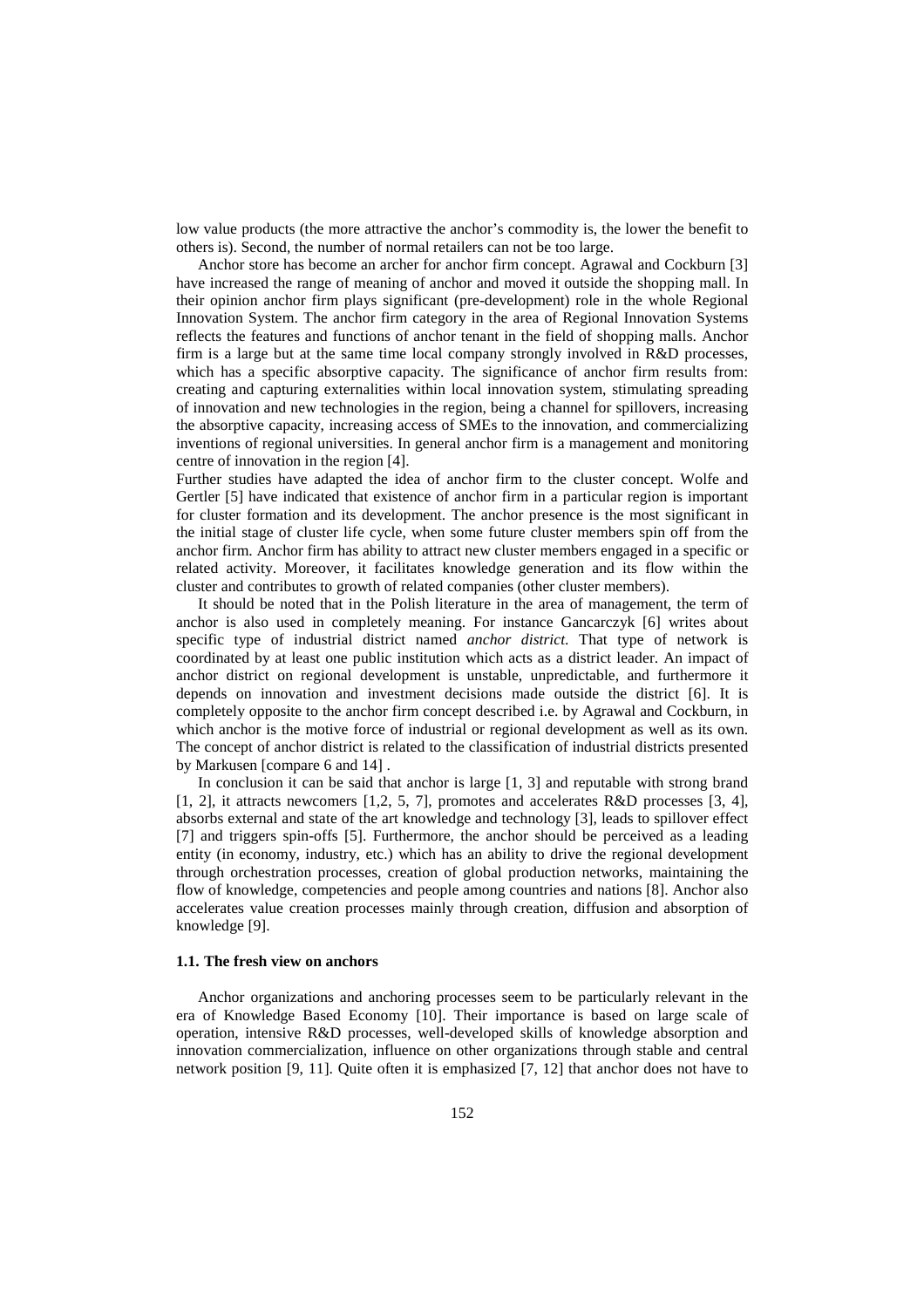be a company. Anchoring processes may be realized, for instance, by universities, training organizations, research institutes, public authorities, etc. A broad view on anchors and their significance is a foundation of an anchor hypothesis [7].

The anchor hypothesis states that some organizations among network participants play specific roles in value creation processes within the whole network and in particular region. It is significant especially in making locational decisions by organizations, building suppliers networks (supply chains), allocation of public funds for R&D activity, development of companies, industry, region and economy [8; 9]. In the area where some organizations anchor their activity is created an anchoring milieu [12]. The anchoring milieu is a group of local organizations collaborating in order to create or develop more advanced knowledge in a particular field. Their interaction is based on competition or/and cooperation rules. Organizations which co-create anchoring milieu interact both locally (among themselves) and regionally/globally (with distant and/or mobile partners). The anchoring milieu can be a formal network organized for instance as an association, cluster or consortium. The main result of presence of the anchor organizations in a particular region is creating its capacities to anchor knowledge which is much more mobile than before. In other words the anchoring milieu reflects "*the capacity within a region to mobilize mobile knowledge from elsewhere*" [12, s.4].

Besides increasing popularity of anchoring processes, there are still research and cognitive gaps, especially in the strategic management perspective. Due to the insufficient knowledge a group of researchers have decided to conduct research to fill in the existing gaps. The research project was run under the name FRIDA (Fostering Regional Innovation and Development through Anchors and Networks) in the years 2009-2011, and has received support from the  $7<sup>th</sup>$  Framework Programme (Socio-Economic and Humanities Sciences, contract number 225546). Project's realization included seven independent research teams, six countries and three business sectors: nanotechnology (France, Italy), biotechnology (Germany, UK, Italy) and aviation (Poland, Ukraine). The FRIDA's aim was to understand the reasons of their qualitatively different impact of anchoring processes on different regions, and how and why they assist the development of networks and capabilities in regions. More information about the project, its objectives and results is available at FRIDA's website: *www.fridaproject.eu.*

#### **2. Aviation anchors in south-eastern Poland**

Among the objectives of FRIDA's project there was the understanding how and why anchors assist the development of networks and capabilities in regions. On the Polish ground we adopted a case study approach to recognize main distinguishing features of anchor organizations, their roles and functions inside the network and their influence on regional development. The research was conducted applying questionnaire based on 7-point Likert scale. It was divided into five separate parts related to effectiveness, innovativeness, anchoring processes, strategic potential and geographical proximity (you can find a description of research methodology and its justification in 13). To supplement information and obtain more detailed data the research team conducted several in-depth interviews.

Research on anchoring processes was based on Aviation Valley which is the biggest (currently 85 members) and the oldest (established in 2003) aviation cluster in Poland. Aviation Valley covers around 90% of Polish aviation industry [according to the PARP]. The choice of aviation industry was justified by several reasons [11]: high level of R&D activity, high level of networking, high probability of identifying anchor organizations and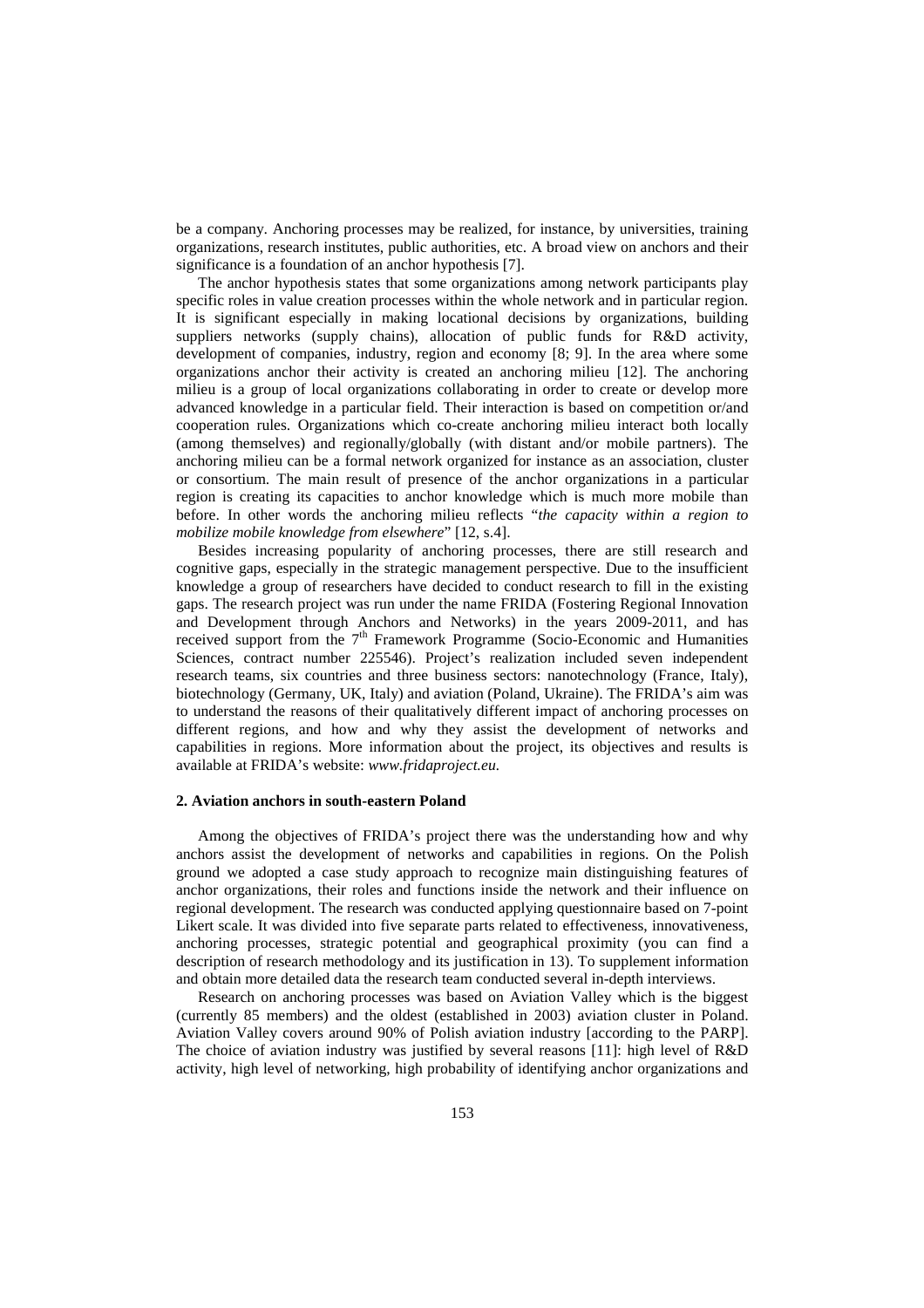maturity of aviation sector. Moreover, every sector which has been chosen for investigation under FRIDA was analysed by two separate research teams, in (at least) two different European regions. The aviation sector was also investigated by the Ukrainian team. It allowed us to make industrial-level comparison and draw additional conclusions.

## **2.1. Anchors' identification**

The first phase of field research contained identification of potential anchors in the Aviation Valley. A literature review provided a list of features of organizations which realize anchoring processes. In general authors are in agreement that anchor organizations are simultaneously large, reputable, R&D oriented and focused on acquiring knowledge and that they occupy central network position. The above criteria were used as preliminary conditions for identification of potential anchors [11]. In general three anchor organizations were identified – WSK PZL Rzeszów, PZL Świdnik and Avio Polska. The anchor's selection process was based on:

- Size (level of employment);
- Strategic orientation (R&D expenditures, quantity and value of realized research projects, innovativeness);
- Level of centrality (measured separately with level of degree centrality, betweenness centrality and closeness centrality);
- Authority and power (decision-making capacity at the cluster and industry level);
- Significance and industrial reputation (opinions among the other members, references provided by PARP and research institutions).

#### **2.2. Anchors' roles and functions**

Identification of anchors has allowed focusing on their specific roles, functions, objectives and influence on network's activity. In general, Aviation Valley seems to be an industrial district named Hub-and-Spoke District [14] with three independent anchors.

Aviation Valley is an industrial association with formal structure which is dominated by several large companies surrounded by their suppliers, subsuppliers and subcontractors. Among the most important actors there are WSK PZL Rzeszów, PZL, PZL Świdnik and Avio Polska. They are the biggest and the most influential companies which decide about the future of Polish aviation industry. Therefore, we can identify within the cluster three "unofficial" and "informal" sub-clusters [11] (fig. 2):

- First one near Rzeszów with WSK PZL Rzeszów in the centre;
- Second one near Świdnik with PZL Świdnik in the centre;
- Third one near Bielsko-Biała with Avio Polska in the centre; it is worth noting that Avio Polska has established new aviation cluster "Silesian Aviation Cluster. Federacja Firm Lotniczych Bielsko", almost all of its members participate in Aviation Valley.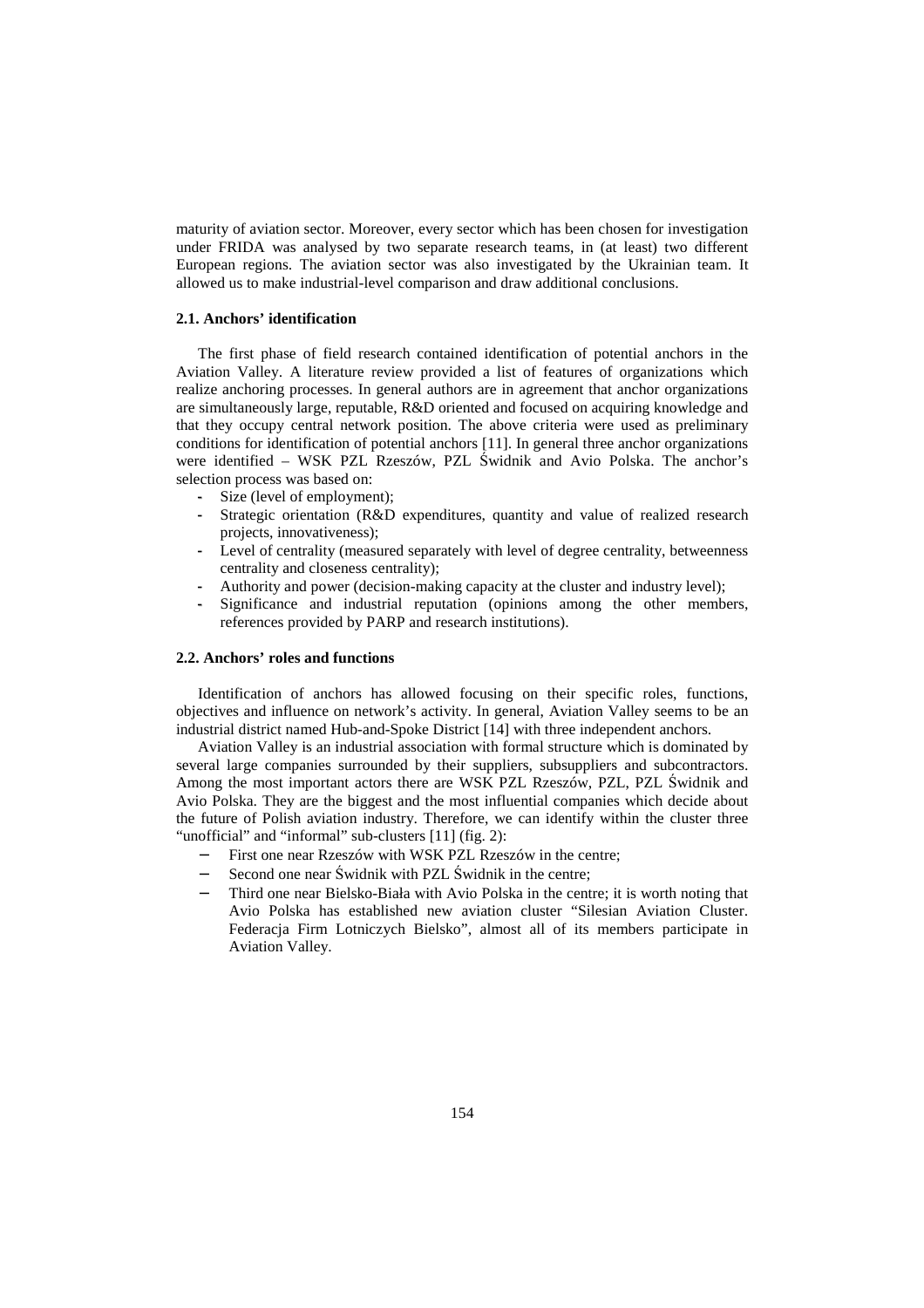

Fig. 2. Three anchoring milieu inside the Aviation Valley

The Avio case points out that particular organization can play a role of anchor in more than one network at the same time (even in competitive networks). However, the anchoring processes implemented in parallel by one organization may be carried out in totally different ways. The differentiation refers to intensity, scope and frequency of anchor's actions. Received results indicate that the dynamic of anchoring processes depends on/is dedicated to the particular network and its environment (similar results were obtained by Italian research team – a case of STMicroelectronics).

It should be noticed that within the cluster there is low degree of cooperation in the field of risk sharing, market development or innovation processes among anchors. Although they do not compete at the cluster level but at the global level - all of them are owned by direct, global competitors UTC, Augusta Westland or Avio Group. Therefore, lack of tight cooperation and formation of sub-clusters should not be surprising.

The core firms of the cluster are embedded globally and have substantial connections with organizations outside the network. In general, all the most important firms are subsidiaries of global corporations like United Technology Corporation (especially: WSK PZL Rzeszów, PZL Mielec, Hamilton Sunstrand Polska), Augusta Westland (PZL Świdnik) and Avio Group (Avio Polska). The financial and technological support from global corporations allows attracting newcomers to the aviation industry. 34 % of Aviation Valley members were established after the formation of the cluster. Among attracted organizations are mainly national subcontractors (fig. 3), but also Foreign Direct Investments (both greenfield and brownfield).



\* At present Aviation Valley consists of 85 organizations, some of them are both subcontractors and final producers therefore, above values do not add up to 85. Fig. 3. Increase of members of Aviation Valley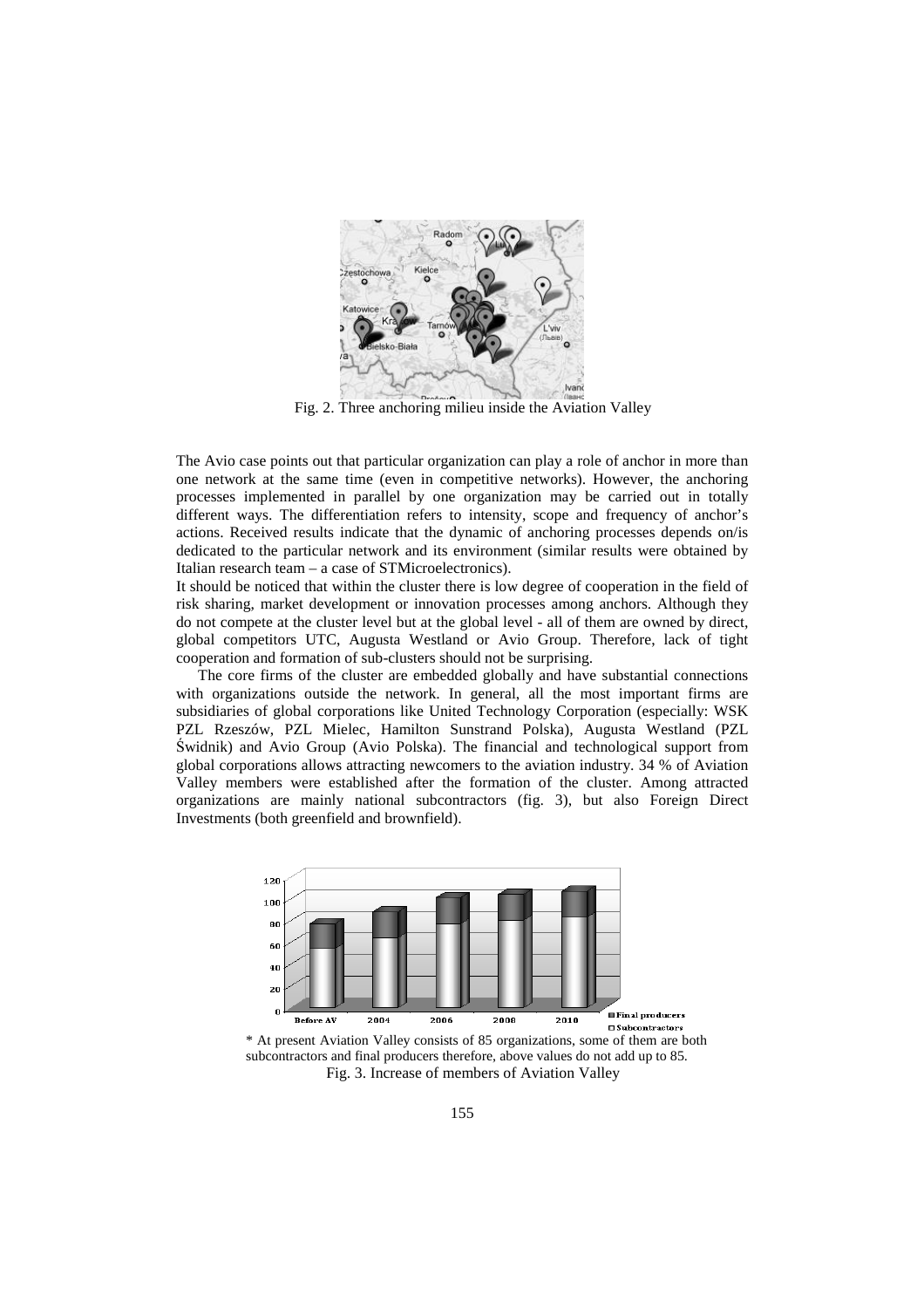Among the most important foreign investors attracted to Polish aviation industry should be listed: MTU Aero Engines (Germany), King & Fowler (UK), BorgWarner (USA), Norbert Industries (USA) and Hamilton Sundstrand (USA). Their long term investments exceeded 1 billion zloty, and have created more than 1,000 new workplaces.

Capital ties are related to another attribute typical for Hub-and-Spoke District – most key investment decisions are made locally, but they are spread out globally. The activity of the core companies is consistent with corporate strategy but at the same time it fits the local capabilities and national circumstances. Most of large Aviation Valley's members are subsidiaries which in parallel conduct activities in the Polish aviation industry and act as subcontractors/suppliers for their parent companies. It should also be highlighted that the decision-making ability within the cluster is theoretically wielded by the board of Aviation Valley. In fact the cluster's president, who is also the president of one of the anchors – WSK PZL Rzeszów – is the only decision-maker [see more details in 11]. Therefore, there is a possibility that whole Aviation Valley activity will be subordinated to the objectives of WSK PZL Rzeszów. Moreover, in long term such situation may lead to the lock-in effect. "*When anchor tenant firms are organizing the cluster to its own benefit, it may reduce diversity, enhancing convergence around its own knowledge base* [15].

Anchor organizations take care of creation and maintaining of knowledge bases inside the network and pay great attention to building future staff. Anchoring processes contain activities and operations aimed at creating well-skilled labor poll. Anchors try to influence educational system through projects oriented on adjustment of educational programmes and skills/competencies of future workers to the needs of entrepreneurs (including such projects like "Gimnazjum" or "CEKSO – Training Centre for Operators"). Moreover, the largest and the most influential Aviation Valley's companies have taken the patronage on several technical education units investing in long-term and trust based relationships with potential, future employees. Anchor organizations are aware that due to their authority, reputation and specific network position they have a selection priority of workers (e.g. from graduates). The most influential companies have a choice of potential employees from a wide and deep labor pool.

During research it has been noticed that the activity and functions of anchors change over time together with cluster's development. Anchor organization plays different roles in emergence, growth, maturity and decline phases of cluster life cycle (fig. 4).

In the first, emergence phase anchor organizations focus on network preparation and its establishment. Core anchoring processes are related to:

- − preparation of cluster establishment (searching potential partners, organizing financial support, choosing collaboration form etc.);
- setting objectives, vision and cooperation rules.

When network is growing (second phase) anchor organizations focus especially on:

- attracting new, mainly local members (newcomers do not have to meet any special requirements);
- reinforcing internal communication and mutual relationships (including meetings and conferences, presentations of offers, implementation of joint research projects);
- stimulating internal cooperation and trust building (including shared databases, joint projects, reciprocal benchmarking visits etc.);
- − organizing financial support ;
- network's promotion.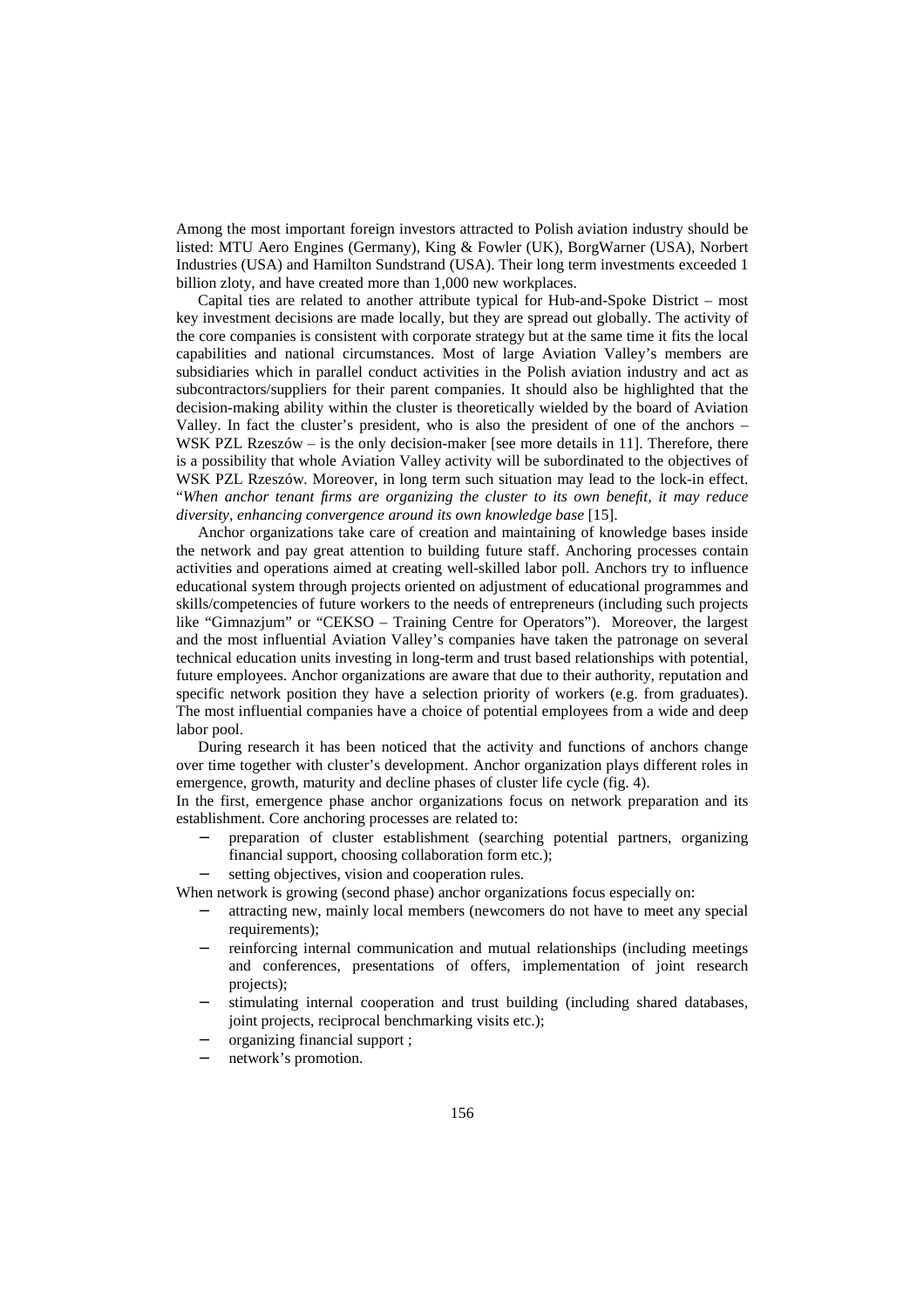

Fig. 4. Changes in core anchors' activity

The main difference between second (growth) and third (maturity) phases from the anchoring processes point of view is the level of action. The orientation of action is moving from national to international level. During the maturity phase anchoring processes aim at:

- reinforcing external and internal communication;
- mobilizing external and internal cooperation;
- european and global promotion of cluster;
- − creation skilled labor pool;
- attracting new, members and their selection (applying selection mechanisms).

Moreover, in the third phase anchor organizations seem to pay greater attention to "quality" of newcomers (stricter selection criteria) and to the scientific and innovative potential of realized projects.

Anchor organizations should take it into consideration that mature networks are usually threatened by a lock-in effect [15]. Furthermore, in mature networks where more than one anchor organization operates only one of them is able to play the role of network orchestrator. This means that in particular network more than one anchor and only one orchestrator might exist. Therefore, acting as the network orchestrator should not be perceived as a constitutive feature of anchor organization. Our case (as well as Italian cases) has shown that anchors compete to play the role of the orchestrator. In Aviation Valley the number of anchors as well as the content of anchoring processes has changed over time. At the beginning, in the emergence phase there was only one anchor (WSK PZL Rzeszów), but later during the growth phase the further anchors (Avio Polska and PZL Świdnik) have appeared. It is consistent with results obtained by Italian research team. Those anchor organizations which activate with a delay are called *sleeping anchors* [15].

Finally, a decline phase. A considered case of Aviation Valley is in maturity phase therefore, any anchoring processes realized during decline phase could not be identified. In general, obtained results indicate that anchoring processes are closer rather to the emerging strategies than to the conscious strategy [11]. The structure and trajectory of anchoring processes are probably conditioned by network's structure, size, scope or phase of development or/and type of industry.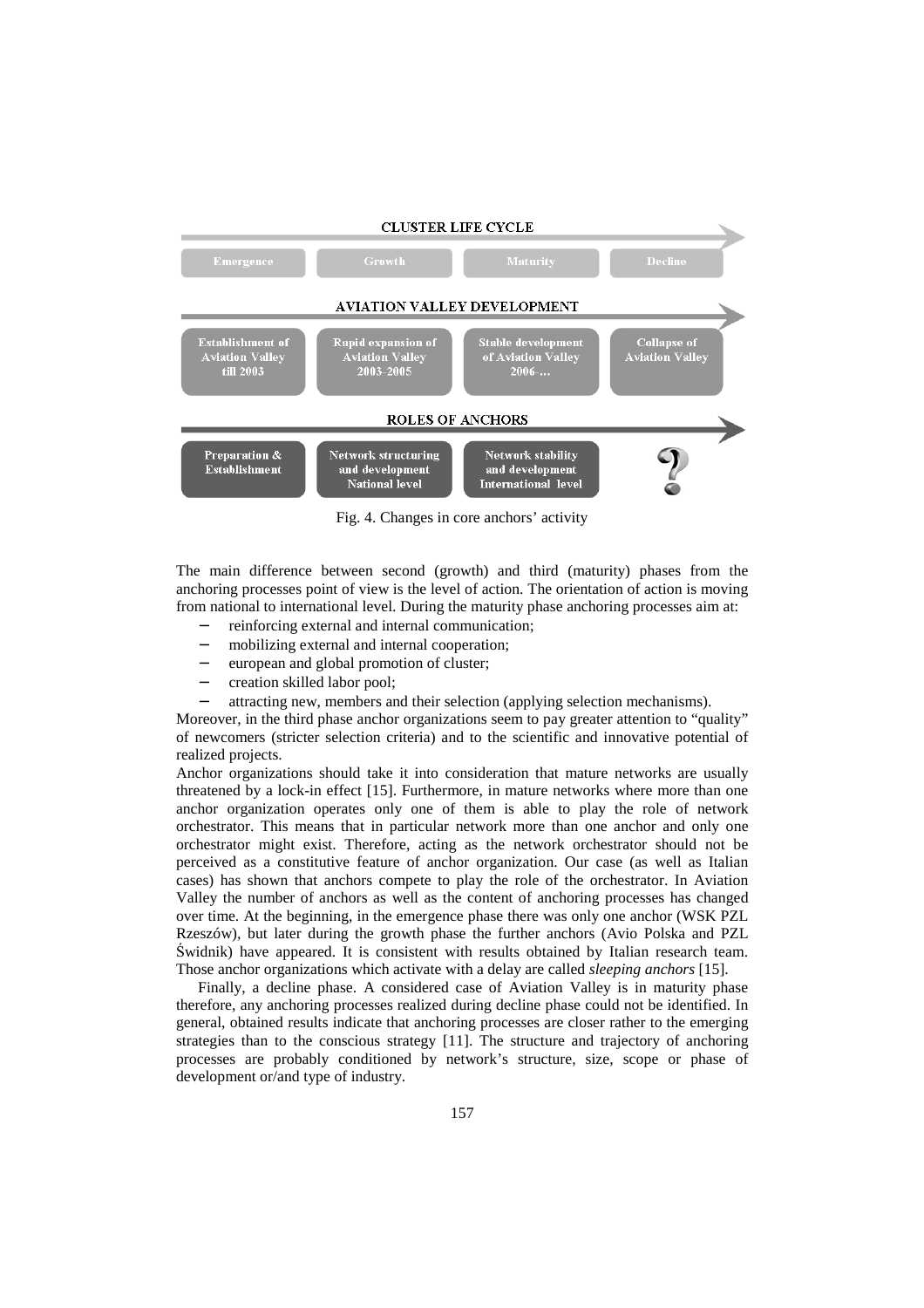# **3. Conclusions**

Anchor organizations are peculiar type of network members characterized by distinguishing set of features and attributes like size, authority, tight focus on knowledge creation and its commercialization. They play important role in network development during its whole life cycle which is reflected in regional development. It is clear that these key network members use the anchoring roles for their own purposes, especially to increase network performance for being able to appropriate higher value.

To conclude, anchor organizations exert positive influence on network and regional development, especially by: (1) providing successful business model, (2) acceleration of network innovativeness by effective network orchestration (but only one anchor may play the role of network orchestrator), (3) attracting appropriate subsuppliers and subcontractors, (4) triggering cluster and cluster initiatives (including stimulation of bottom-up initiatives), (5) providing external funding for R&D projects, (6) ensuring an adequate level of network heterogeneity (preventing from lock-in effect), (7) generalization of knowledge spillover effect, (8) supporting partners (their capacities and capabilities), (9) taking care of business incubators and (10) being a source of spin-offs [see also FRIDA project's results in 8 or on its website]. Our findings indicate that the roles played by anchors in network are changing over time. Anchor organizations pay the greatest attention to (1) preparation and establishment of network in emergence phase, (2) to network structuring and development at national level during growth phase and (3) network stability and development at international level in maturity phase of network life cycle. The above findings are complement to the results obtained by Wolfe and Gertler [compare with 5].

Anchoring processes have significant meaning for interorganizational networks and for regional economy. However, further research is needed to improve our understanding of the trajectories of anchoring processes implementation. Future projects should especially focus on anchoring processes in different than high-tech sectors, relationships among anchors within particular network and roles of anchors played during decline phase of networks.

## **References**

- 1. Pashigian B.P., Gould E.D.: Internalizing extarnilities: the pricing of space in shopping malls. Journal of Law & Economics, Apr98, Vol. 41, Issue 1, 1998, 115-142.
- 2. Konishi H., Sandfort M.T.: Anchor stores. Journal of Urban Economics, Vol. 53, 2003, 413–435.
- 3. Agrawal A., Cockburn I.: The anchor tenant hypothesis: exploring the role of large, local, R&D-intensive firms in regional innovation systems. International Journal of Industrial Organization, Vol. 21, 2003, 1227–1253.
- 4. Niosi J., Zhegu M.: Aerospace Clusters: Local or Global Knowledge Spillovers? Industry and Innovation, Mar 2005, vol. 12, 2005, 22-29.
- 5. Wolfe D. A., Gertler M. S.: Clusters from the Inside and Out: Local Dynamics and Global Linkages. Urban Studies May 2004, Vol. 41, No.5/6, 2004, 1071–1093
- 6. Gancarczyk J.: Wpływ klastrów na aktywizację gospodarczą regionów turystycznych. "Oeconomia" 9, 4, 2010, 101-109. (in Polish)
- 7. Feldman M.: The locational dynamics of the US biotechnology industry: knowledge externalities and the anchor hypothesis. Industry and Innovation, 10, 3, 2003, 311–328.